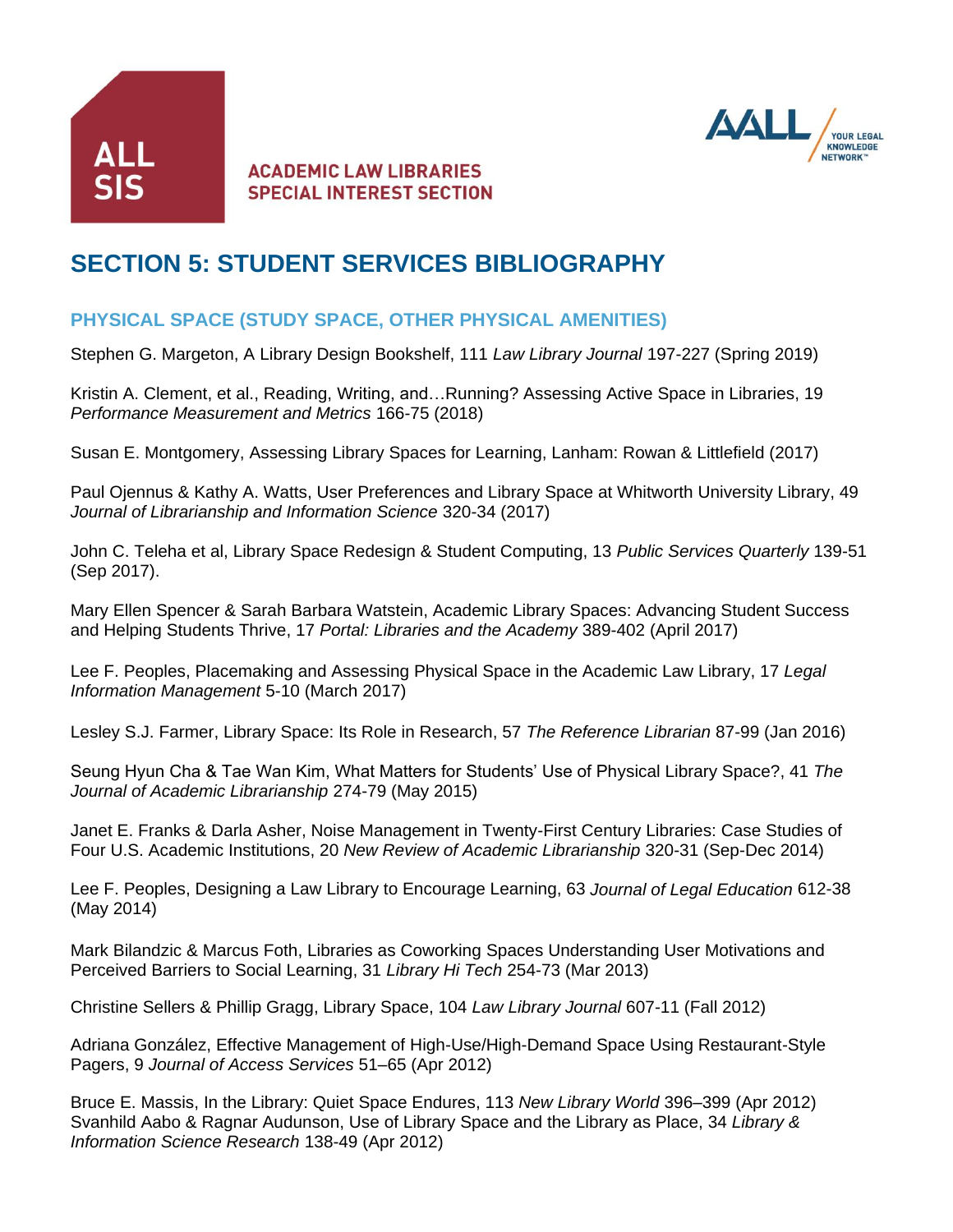

M. Teresa Doherty, & Erin R. White, Room Reservations at VCU Libraries, 73 *College & Research Library News* 142-46 (Mar 2012)

Christopher Stewart, Building Measurements: Assessing Success of the Library's Changing Physical Space, 37 *Journal of Academic Librarianship* 539-41 (Dec 2011)

Anders Selhorst, The Academic Library Building in the Digital Age: A Study of Construction, Planning, and Design of New Library Space, 72 *College & Research Libraries* 608-10 (Nov 2011)

Cindy Pierard & Norice Lee, Studying Space: Improving Space Planning with User Studies, 8 *Journal of Access Services* 190–207 (Sep 2011)

# **REFERENCE SERVICES (REFERENCE DESK, RESEARCH CONSULTATIONS, RESEARCH GUIDES)**

Christopher Chan, Jennifer Gu, & Chloe Lei, Redesigning Subject Guides With Usability Testing: A Case Study, 13 *Journal of Web Librarianship* 260-79 (July-Sept 2019)

Kate Conerton & Cheryl Goldenstein, Making LibGuides Work: Student Interviews and Usability Tests, 22 *Internet Reference Services Quarterly* 43-54 (Jan-Mar 2017)

Kathy Butler & Jason Byrd, Research Consultation Assessment: Perceptions of Students and Librarians, 42 *Journal of Academic Librarianship* 83-86 (Jan 2016)

Sharon Q. Yang & Heather A. Dalal, Delivering Virtual Reference Services on the Web: An Investigation into the Current Practice by Academic Libraries, 41 *Journal of Academic Librarianship* 68-86 (Jan 2015)

Ronald Martin Solorzano, Adding Value at the Desk: How Technology and User Expectations are Changing Reference Work, 54 *The Reference Librarian* 89-102 (Apr-June 2013)

Laura Saunders, Learning from Our Mistakes: Reflections on Customer Service and How to Improve It at the Reference Desk, 20 *College & Undergraduate Libraries* 144–55 (Apr-June 2013)

Courtney L. Young, To be Discontinued: A Virtual Reference Cautionary Tale, 54 *The Reference Librarian* 175–76 (Apr-June 2013)

Christy R. Stevens, Reference Reviewed and Re-Envisioned: Revamping Librarian and Desk-Centric Services with LibStars and LibAnswers, 39 *Journal of Academic Librarianship* 202-14 (Mar 2013)

Heather Dodge, "Hi, r u there?" Adventures in Chat Reference Librarianship, 9 *Public Services Quarterly* 81–88 (Jan-Mar 2013)

Elizabeth Leonard & Maureen J. Morasch, If You Can Make it There, You Can Make it Anywhere: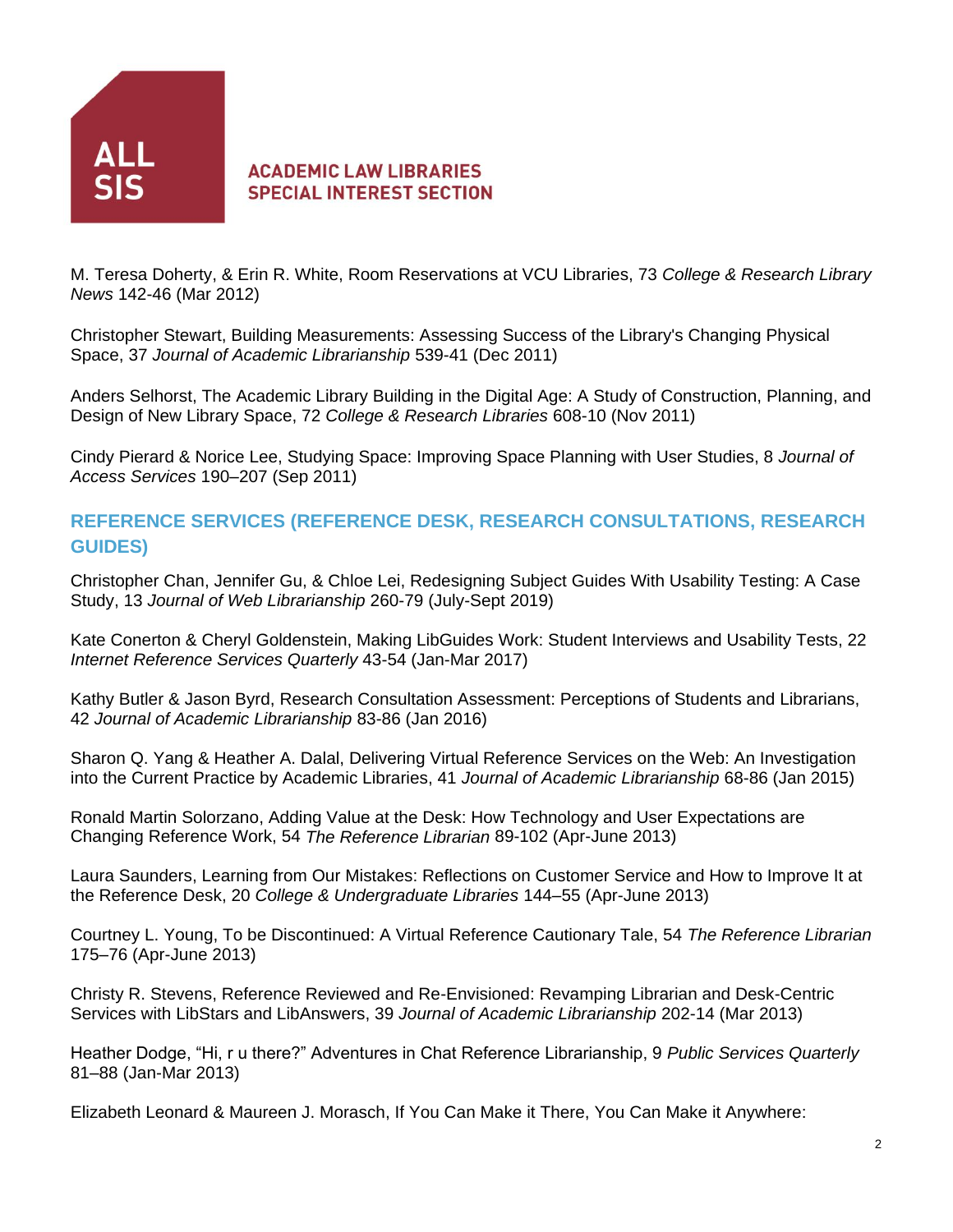

Providing Reference and Instructional Library Services in the Virtual Environment, 24 *Journal of Electronic Resources Librarianship* 257–67 (2012)

Jimmy Ghaphery & Erin White, Library Use of Web-based Research Guides 31 *Information Technology & Libraries* 21-31 (Mar 2012)

Sara Roberts & Dwight Hunter, New Library, New Librarian, New Student: Using LibGuides to Reach the Virtual Student, 5 *Journal of Library & Information Services in Distance Learning* 67–75 (2011)

Sara E. Morris & Darcy Del Bosque, Forgotten Resources: Subject Guides in the Era of Web 2.0, 27 *Technical Services Quarterly* 178–93 (2010)

Lilia Murray, Libraries "like to move it, move it", 38 *Reference Services Review* 233–49 (2010)

Leslie G. Adebonojo, LibGuides: Customizing Subject Guides for Individual Courses, 17 *College & Undergraduate Libraries* 398–412 (Oct-Dec 2010)

Annie Armstrong, Student Perceptions of Federated Searching vs Single Database Searching 37 *Reference Services Review* 291-303 (2009)

Brie Betz, et.al. , Marketing Library Database Services to End Users: Peer-to-Peer Outreach Using the Student Ambassador Program (Sam) 56 *The Serials Librarian* 250-54 (Jan-June 2009)

Luigina Vileno, From Paper to Electronic, the Evolution of Pathfinders: A Review of the Literature, 35 *Reference Services Review* 434–51 (2007)

John J. Doherty, Reference Interview or Reference Dialogue? 11 *Internet Reference Services Quarterly* 97–109 (2006)

Bradley Brazzeal, Research Guides as Library Instruction Tools, 34 *Reference Services Review* 358–67 (2006)

Martin P. Courtois, Martha E. Higgins & Aditya Kapur, Was This Guide Helpful? Users' Perceptions of Subject Guides, 33 *Reference Services Review* 188–96 (2005)

Brenda Reeb & Susan (Susan L.) Gibbons, Students, Librarians, and Subject Guides: Improving a Poor

Rate of Return, 4 *Portal: Libraries and the Academy* 123–30 (Jan 2004)

#### **INSTRUCTIONAL SERVICES (EXCLUDING INSTRUCTIONAL METHODS)**

Heather Moorefield-Lang, Taking Your Library Instruction to YouTube, 55 *Library Technology Reports* 17- 20 (Jul 2019)

Shamika Dalton & Clanitra Stewart Nejdl, Developing a Culturally Competent Legal Research Curriculum: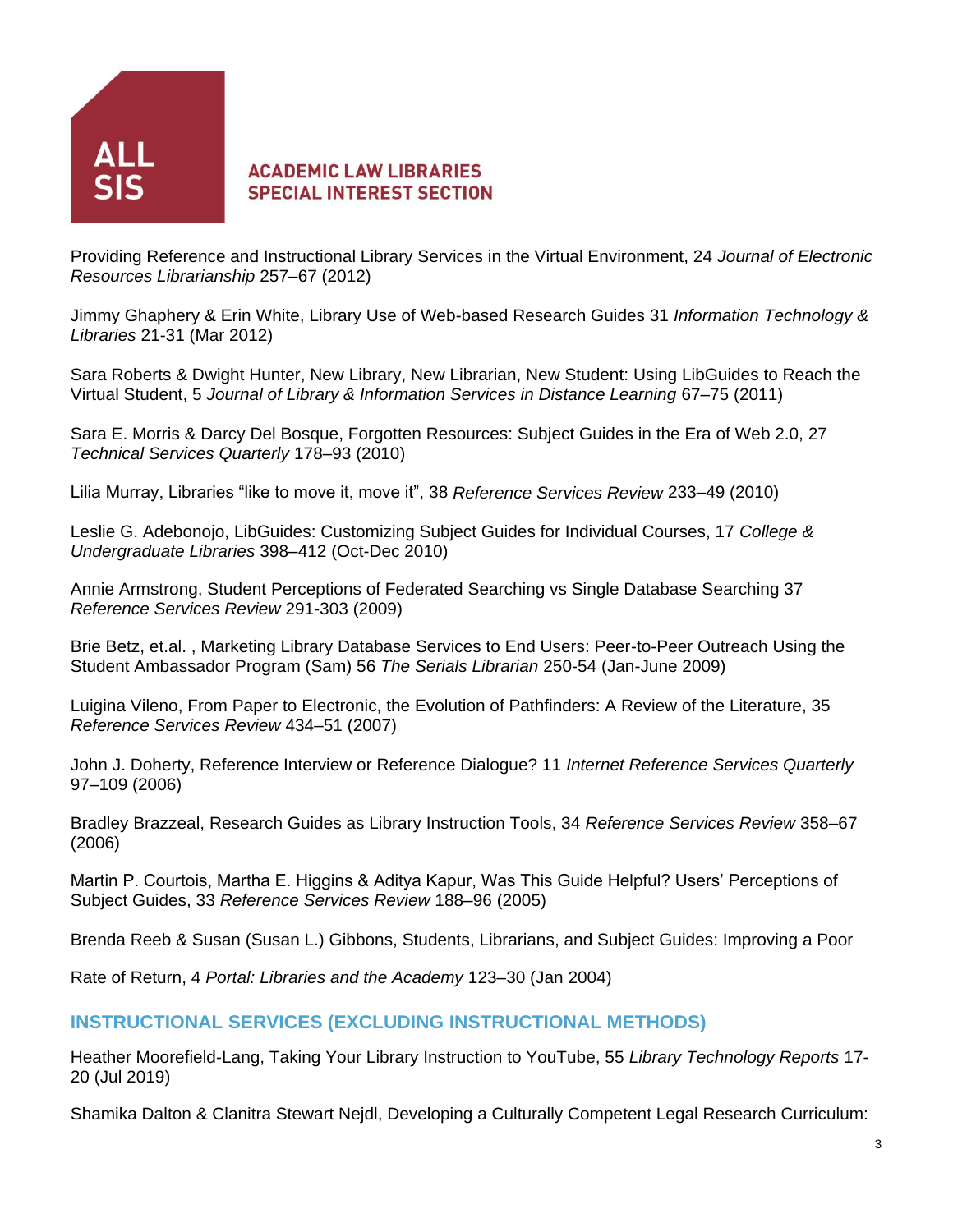

Best Practices for Weaving Cultural Competency Topics, Including Diversity, Into Your Lectures, Assignments, and Classroom Discussions, *AALL Spectrum*, Mar-Apr 2019, at 18-21

Randy J. Diamond, Darin Fox, Kenneth J. Hirsch, Heidi Frostestad Kuehl, & Michael Robak, Let's Teach Our Students Legal Technology … But What Should We Include?, *AALL Spectrum*, Sept-Oct 2018, at 23- 28

Lizz Edwards-Waller, Making Content Available to Law Students Through a Virtual Learning Environment: Fountains of Knowledge or a Drop in the Ocean?, 18 *Legal Information Management* 98-103 (Jun 2018)

Susan Drisko Zago, Playing to Their Passion: A Legal Research Course That Resonates With Law Students, 37 *Legal Reference Services Quarterly* 75-96 (Apr-June 2018)

Jane Bahnson & Lucie Olejnikova, Are Recorded Lectures Better Than Live Lectures for Teaching Students Legal Research?, 109 *Law Library Journal* 187-204 (Spring 2017)

Kurt Meyer, Teaching Legal Research to Today's Digital Natives, *AALL Spectrum*, Mar-Apr 2017, at 12-15

Lesley Dingle, How Can Law Librarians Most Effectively Provide Legal Research Training?, 17 *Legal Information Management* 34-68 (Mar 2017)

Channarong Intahchomphoo, Margo Jeske, Emily Landriault & Michelle Brown, Law Student Views on the Principles of a Legal Research Website: A User Experience Study, 16 *Legal Information Management* 187- 96 (Sep 2016)

Rebecca Lutkenhaus & Karen Wallace, Assessing the Effectiveness of Single-Session Research Skill Instruction Through Pre-and Post-Testing: A Case Study, 107 *Law Library Journal* 57-78 (Winter 2015)

Catherine A. Lemmer, Using Competitive Intelligence Instruction to Develop Practice-Ready Legal Professionals, 34 *Legal Reference Services Quarterly* 268-92 (Oct-Dec 2015)

Eduardo Rivera, Using the Flipped Classroom Model in Your Library Instruction Course, 56 *The Reference Librarian* 34-41 (Jan 2015)

Christina Elizabeth Peura, Electronic Legal Research Tools: An Examination of the Resources Available, Training of New Attorneys, and Employer Expectations, 33 *Legal Reference Services Quarterly* 269-91 (Oct-Dec 2014)

Megan Austin, Designing and Teaching a Course in Legal Research and Writing for Master in Legal Studies Students, 33 *Legal Reference Services Quarterly* 310-35 (Oct-Dec 2014)

Cassie DuBay, Specialized Legal Research Courses: The Next Generation of Advanced Legal Research, 33 *Legal Reference Services Quarterly* 203-25 (Jul-Sep 2014)

Vicki Lawal & Peter Underwood, Information Literacy Learning Outcomes Among Undergraduate Law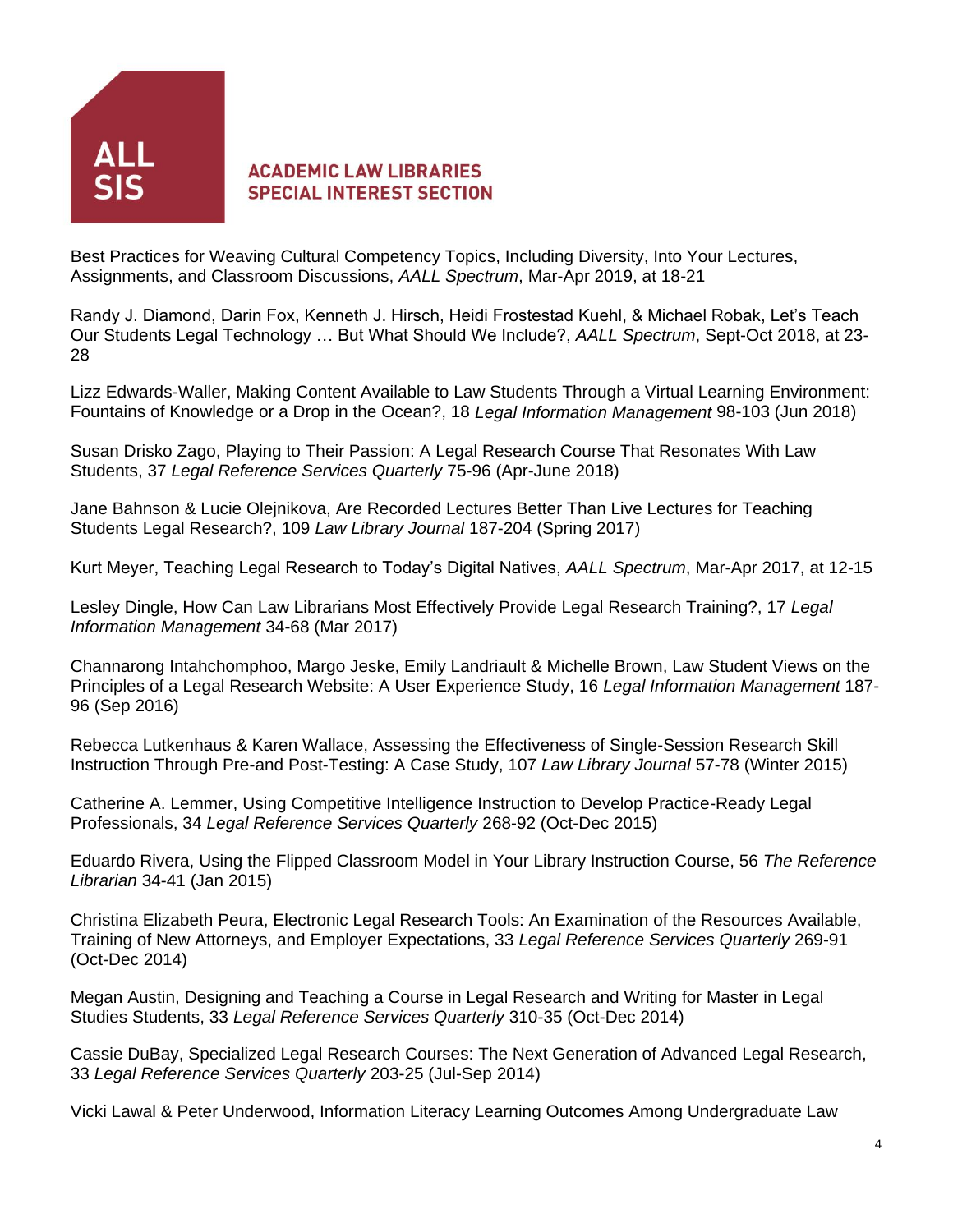

Students in Two African Universities, 106 *Law Library Journal* 431-43 (Summer 2014)

Kevin W. Walker & Michael Pearce, Student Engagement in One-Shot Library Instruction, 40 *The Journal of Academic Librarianship* 281-90 (May 2014)

Mardi Mahaffy , Student Use of Library Research Guides Following Library Instruction, 6 *Communications in Information Literacy* 202-13 (2012)

Dennis Kim-Pietro, The Road Not Yet Taken: How Law Student Information Literacy Standards Address Identified Issues in Legal Research Education and Training, *103 Law Library Journal* 605-30 (Fall 2011)

Cheryl LaGuardia, Library Instruction in the Digital Age, 51 *Journal of Library Administration* 301–08 (Apr 2011)

#### **ORIENTATION**

Kylie Bailin, Benjamin Jahre, & Sarah Morris, eds., *Planning Academic Library Orientations: Case Studies from Around the World*, 1st edition, Chandos Publishing: 2018

Emilie K. Vrbancic & Suzanne L. Byerley, High-Touch, Low-Tech: Investigating the Value of an In-Person Library Orientation Game, 25 *College & Undergraduate Libraries* 39-51 (Jan 2018)

Rachel Muszkiewicz, Get to Know Your Librarian: How a Simple Orientation Program Helped Alleviate Library Anxiety, 13 *Public Services Quarterly* 223-240 (2017)

Dana Ingalls, Virtual Tours, Videos, and Zombies: The Changing Face of Academic Library Orientation, 39 *Canadian Journal of Information and Library Science* 79-90 (March 2015)

Dan Gall, Facing Off: Comparing an In-Person Library Orientation Lecture with an Asynchronous Online Library Orientation, 8 *Journal of Library & Information Services in Distance Learning* 275-87 (Jul-Dec 2014)

John Walsh, The Effects of Library Orientations on Library Usage, 25 *Library Hi Tech News* 27-29 (2008)

L. Hurst, The Special Library on Campus: A Model for Library Orientations Aimed at Academic Administration, Faculty, and Support Staff, 29 *Journal of Academic Librarianship* 231-36 (July 2003)

# **LAW JOURNAL SERVICES**

Matthew E. Flyntz, Ever Onward: Expanding the Use of Perma.cc, 34 *Legal Reference Services Quarterly* 39-59 (Mar 2015)

Barbara H. Bean, Cite-Checking Boot Camp: How Librarians Can Help the Cite-Checking Process Run Smoothly, 30 *Thomas M. Cooley Law Review* 249-52 (Summer 2013)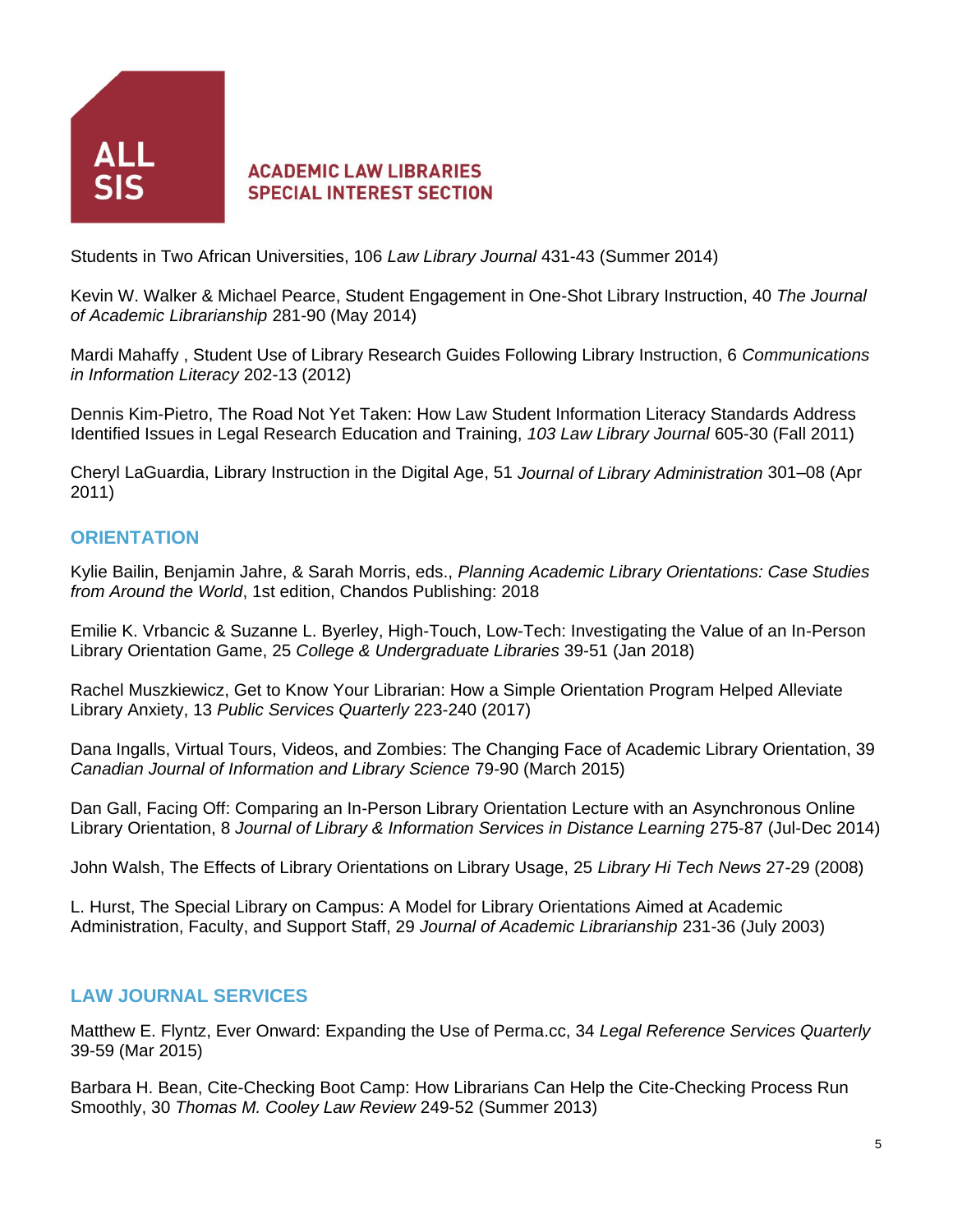

Jamie J. Baker, How Law Librarians Can Assist With Law Journal Publication Agreements, 30 *Thomas M. Cooley Law Review* 245-48 (Summer 2013).

Jamie J. Baker, How Law Librarians Can Help Create a Law Review Library for Cite-Checking, 30 *Thomas M. Cooley Law Review* 241-44 (Summer 2013)

Yolanda P. Jones, Libraries Can Help: Institutional Repositories, 30 *Thomas M. Cooley Law Review* 253- 58 (Summer 2013)

Benjamin J. Keele & Michelle Pearse, How Librarians Can Help Improve Law Journal Publishing, 104 *Law Library Journal* 383-410 (Summer 2012)

Bonnie Imler, Do They "Get It"? Student Usage of SFX Citation Linking Software 72 *College & Research Libraries* 454-63 (Sept 2011)

Pamela D. Burdett, Dorothy C. Clark, & Sally G. Waters, What Librarians Can Do for Your Law Review, 30 *Stetson Law Review* 593-602 (Fall 2000)

# **DISABILITY SERVICES**

Rena Seidler, Shedding Light on Legal Research Accessibility Issues for the Blind, *AALL Spectrum*, Jan/Feb 2019, at 12-15

Dolly M. Knight, Providing Disabled Patrons With Access to Legal Resources: The Laws That Currently Protect People With Disabilities, and How Law Librarians Can Lead the Charge in Their Own Institutions, *AALL Spectrum*, Nov/Dec 2017, at 43-46

J.J. Pionke, Beyond ADA Compliance: The Library as a Place for All, 23 *Urban Library Journal*, no.1, 2017, 1-17

Maureen Rust & Mary Wise, The Importance of Establishing Assistance Animal Policies for Your Library, 81 *PNLA Quarterly*, no.2, 2017, at 37-53

Rebecca M. Marrall, Assistance Animals in the Library: How One Academic Library Developed Best Practices, 56 *Reference & User Services Quarterly* 8-13 (Fall 2016)

Charlie Remy & Priscilla Seaman, Evolving from Disability to Diversity, 54 *Reference & User Services Quarterly* 24-28 (Fall 2014)

Heather Hill, Disability and Accessibility in the Library and Information Science Literature: A Content Analysis, 35 *Library & Information Science* 137-42 (Apr 2013)

Bryna Coonin & Samantha Hines, Reference Services for Distant Students with Disabilities, 17 *Internet Reference Services Quarterly* 7–12 (2012)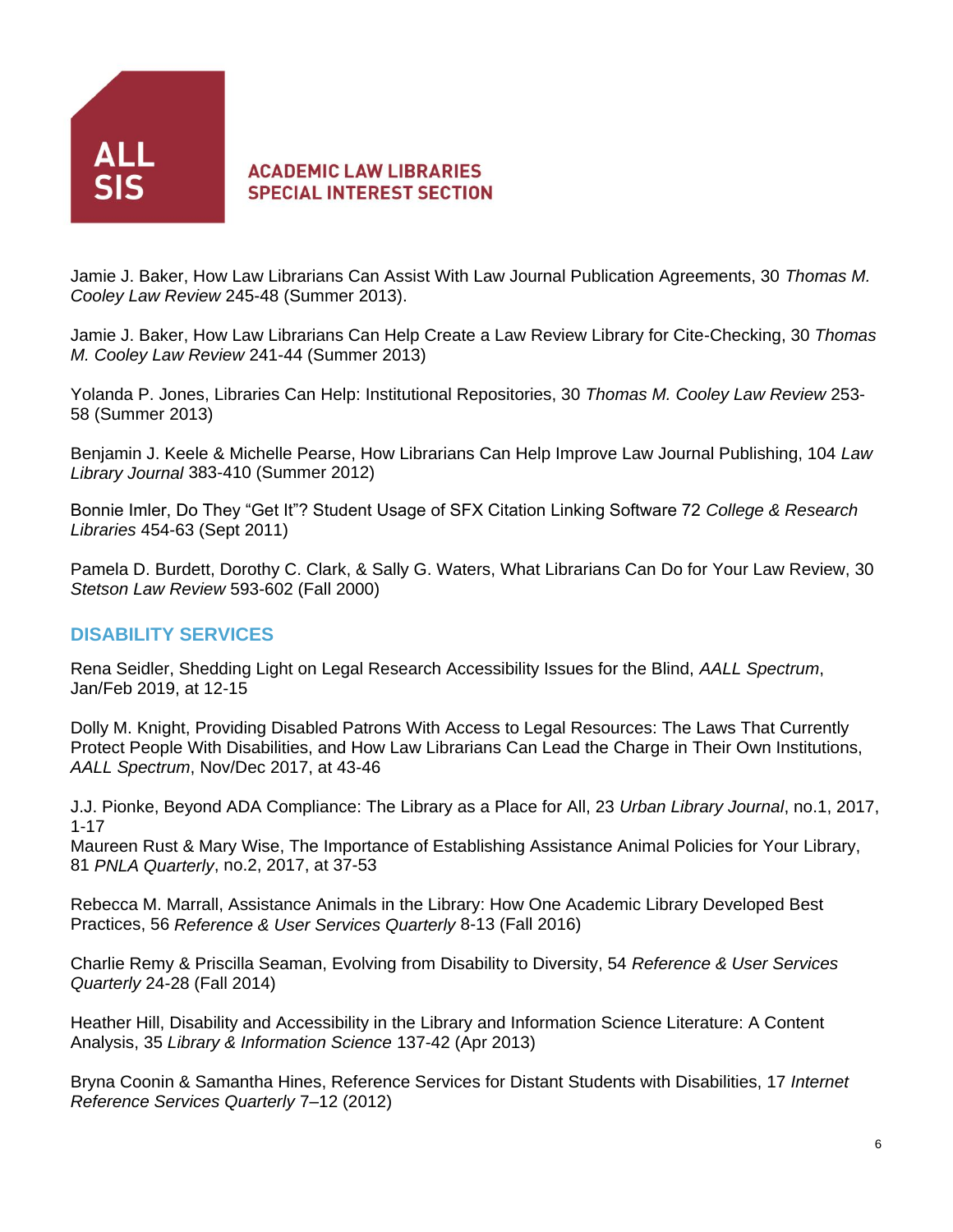

Leah M. Christensen, *Learning Outside the Box: A Handbook for Law Students Who Learn Differently*,

Durham, NC: Carolina Academic Press (2011)

Adina Mulliken & Ann Atkins, Academic Library Services for Users with Developmental Disabilities, 50 *The Reference Librarian* 276–87 (July-Sept 2009)

# **COMPUTER SUPPORT (MOBILE SERVICES)**

Zaki Abbas, Andrew MacFarlane, & Lyn Robinson, Use of Mobile Technologies by Law Students in the Law Library: An Exploratory Study, 17 *Legal Information Management* 180-89 (Sep 2017)

Margam Madhusudhan & Saleeq Ahmad Dar, Mobile Information Services and Initiatives in University Libraries: A New Way of Delivering Information, 37 *DESIDOC Journal of Library & Information Technology* 109-18 (Mar 2017)

Yan Quan Liu & Sarah Briggs, A Library in the Palm of Your Hand: Mobile Services in Top 100 University Libraries, 34 *Information Technology & Libraries* 133-48 (June 2015)

Catharine Bomhold, Research and Discovery Functions in Mobile Academic Libraries, 33 *Library Hi Tech* 32-40 (Mar 2015)

Eunice Mtshali & Tiko Iyamu, Adoption of Mobile Technology to Enhance Services at Academic Library, PROCEEDINGS OF THE 4TH INTERNATIONAL CONFERENCE ON INFORMATION SYSTEMS MANAGEMENT AND EVALUATION (ICIME), 160-67 (2013)

Michael Hughes, Using Mobile Technology to Deliver Library Services, 74 *College & Research Libraries* 419-21 (Jul 2013)

David Free, UCSD Library App Locates Available Computers, 74 *College & Research Libraries News* 226 (May 2013)

Karen Markey, Chris Leeder & Soo Young Rieh, Through a Game Darkly: Student Experiences with the Technology of the Library Research Process, 30 *Library Hi Tech* 12–34 (Mar 2012)

Michael J. Whitchurch, QR Codes and Library Engagement, 38 *Bulletin of the American Society for Information Science & Technology* 14-17 (Oct/Nov 2011)

Geoffrey Little, Keeping Moving: Smart Phone and Mobile Technologies in the Academic Library, 37 *Journal of Academic Librarianship* 267-69 (May 2011)

Kathleen Carlson, Delivering Information to Students 24/7 with Camtasia, 28 *Information Technology & Libraries* 154-56 (Sept 2009)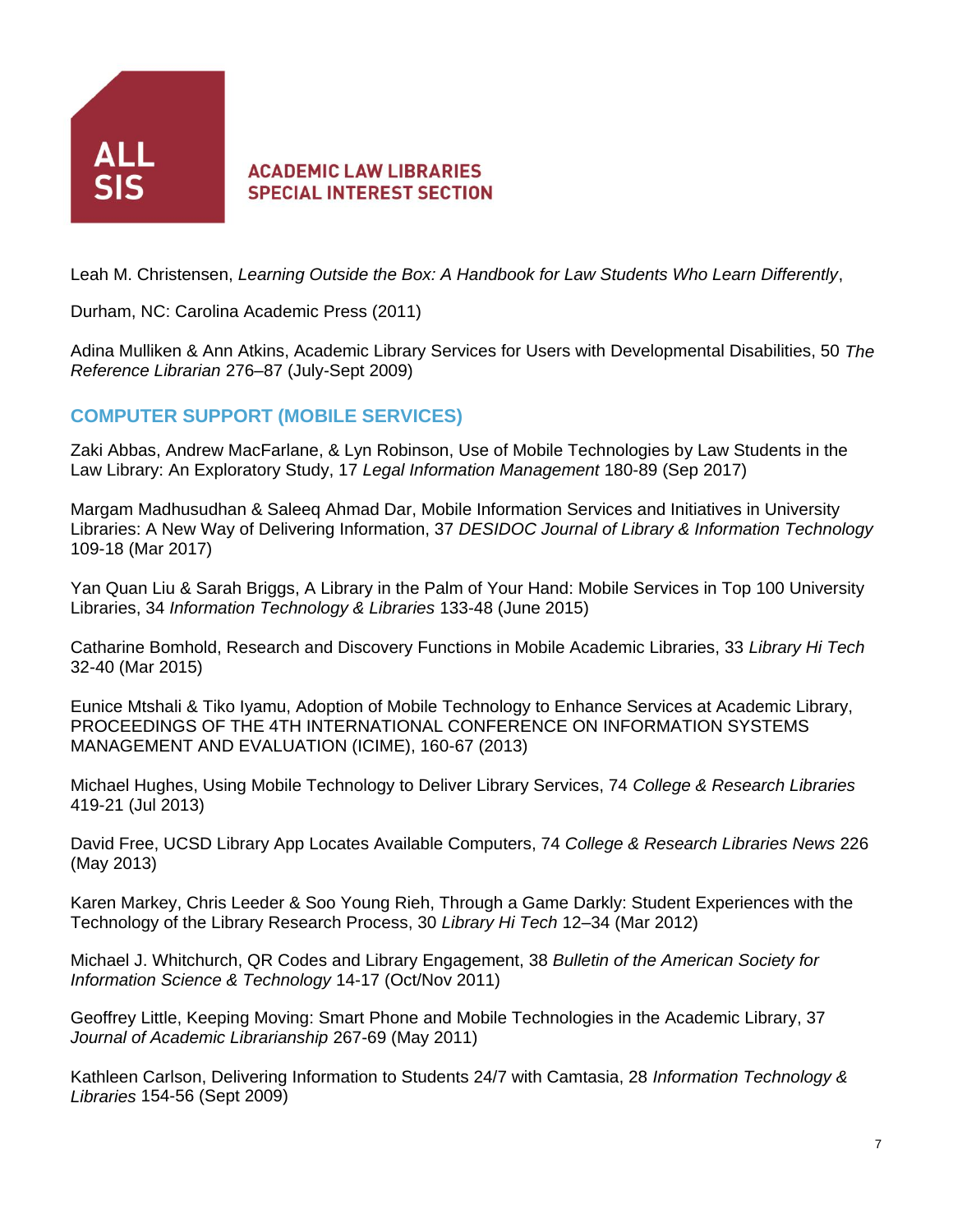

Laurie Charnigo, Lights! Camera! Action! Producing Library Instruction Video Tutorials Using Camtasia Studio, 3 *Journal of Library & Information Services in Distance Learning* 23–30 (Apr 2009)

Louise Feldman, et. al. An Assessment of Student Satisfaction with a Circulating Laptop Service, 27 *Information Technology and Libraries* 20-25 (Jun 2008)

Diane Murley, Tools for Creating Video Tutorials, 99 *Law Library Journal* 857-61 (Fall 2007)

#### **GENERAL ARTICLES ON STUDENT SERVICES**

Brian Detweiler, Kimberly Mattioli, & Mike Martinez, Reaching and Teaching Millenials: Designing the Future of Student Services, 18 *Legal Information Management* 219-26 (Dec 2018)

Kelly McElroy, Dan Moore, Lori Hilterbrand, & Nicole Hindes, Access Services Are Human Services: Collaborating to Provide Textbook Access to Students, 14 *Journal of Access Services* 80-91 (June 2017)

Jennifer A. Gonzalez, Stuck Behind the Curve: How the Academic Law Library Can Help Students Who Struggle in Law School, 33 *Legal Reference Services Quarterly* 239-68 (Jul-Sep 2014)

Gordon Russell, The ABA Section on Legal Education Revisions of the Law Library Standards: What Does It All Mean?, 106 *Law Library Journal* 329-75 (Summer 2014)

Margaret Browndorf, Student Library Ownership and Building the Communicative Commons, 54 *Journal of Library Administration* 77-93 (Feb 2014)

Anne Sara, The Library Catalog as Social Space: Promoting Patron Driven Collections, Online Communities and Enhanced Reference and Readers' Services, 62 *The Australian Library Journal* 75–76 (2013)

Francis Otopah & Perpetua Dadzie, Personal Information Practices of Students and its Implication for Library Services, 65 *ASLIB Proceedings* 143-60 (2013)

VE Molteni, Chrystal Goldman & Enora Oulc'hen, Experiences of the Student Population at an Urban University: How Do They Use a Joint Library? 13 *Portal: Libraries and the Academy* 233-56 (July 2013)

David C. Walker, A Third Place for the Law Library: Integrating Library Services with Academic Support Programs, 105 *Law Library Journal* 353-68 (Summer 2013)

Gaby Haddow, Academic Library Use and Student Retention: A Quantitative Analysis, 35 *Library & Information Science Research* 127-36 (April 2013)

Muhammad U. Awan & Khalid Mahmood, Development of a Service Quality Model for Academic Libraries, 47 *Quality and Quantity* 1093-1103 (Feb 2013)